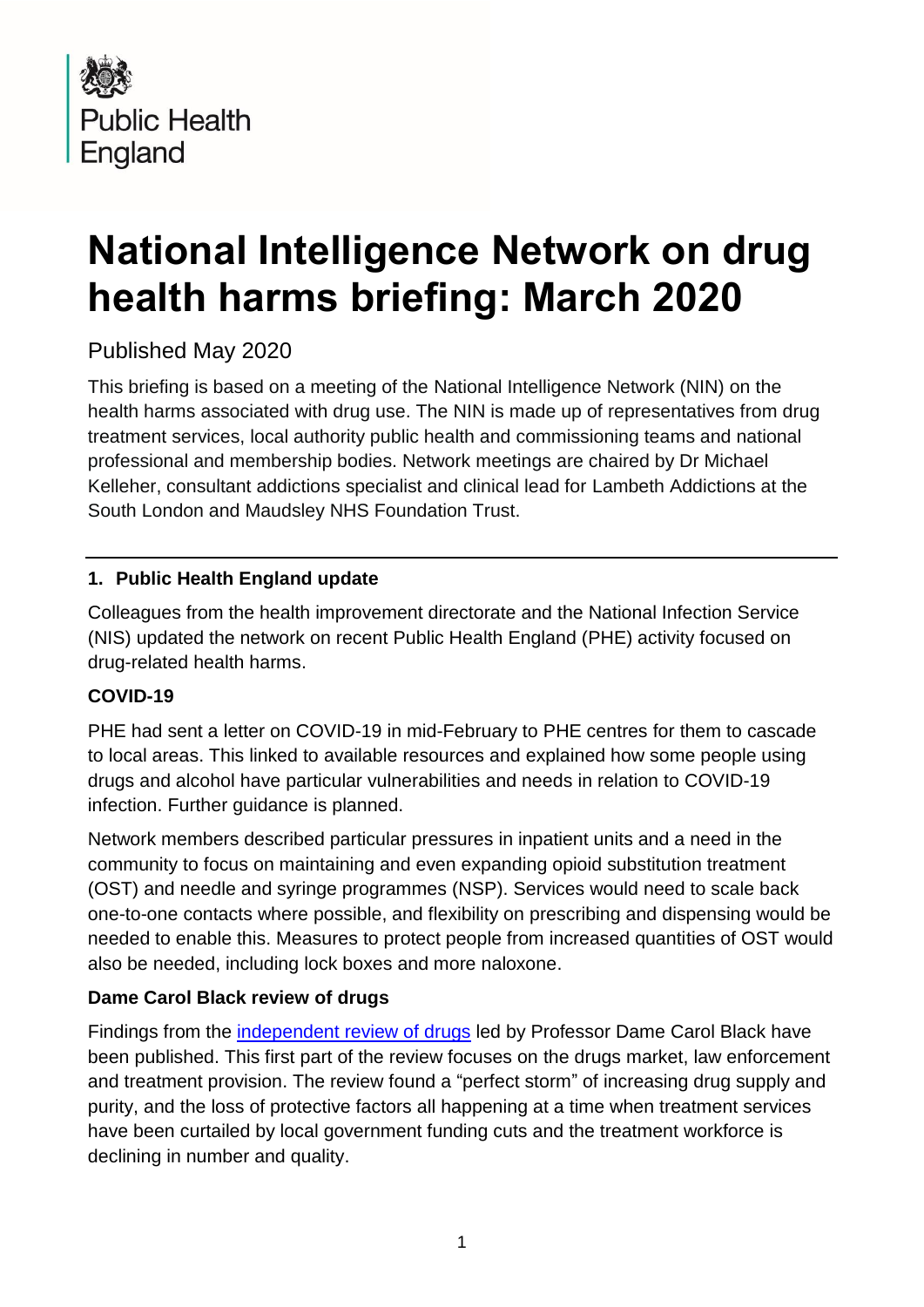The next stage of the review will make recommendations to government about how drug treatment is commissioned and how local areas are accountable for what is provided.

## **Adult treatment stats for prisons and secure settings**

Statistics for [adults in drug treatment in prison and secure settings](https://www.gov.uk/government/statistics/substance-misuse-treatment-in-secure-settings-2018-to-2019) have been published, showing a 4% fall in adults in treatment in 2018 to 2019 (53,193) compared with the previous year. This continues a year-on-year decrease, meaning numbers are now 12% lower than in 2015-16.

The proportion of people starting treatment for crack problems without opiates has gone up each year these statistics have been published (from 5% in 2015 to 2016 to 7% in 2018 to 2019).

## **Vaping in England – evidence update**

The sixth [independent report on e-cigarettes](https://www.gov.uk/government/publications/vaping-in-england-evidence-update-march-2020) provides recommendations on the use of ecigarettes to commissioners, NHS trusts and other organisations providing care to NHS patients, particularly people with mental health conditions. It promotes a consistent approach to e-cigarettes across the NHS, so there is support for patients who need to transfer between acute and mental health trusts.

A comprehensive e-cigarette safety review will be the focus of a future report.

## **2. Overview of ASSESS – Anabolic Androgenic Steroid Use Population Size Estimation: First Stage Study**

## **Professor Vivian Hope (Professor of Public Health, Public Health Institute, Liverpool John Moores University)**

The number of people using anabolic androgenic steroids (AAS) in the UK is unknown, with a wide range of surveys and data suggesting significantly different population sizes. The Anabolic Androgenic Steroid Use Population Size Estimation: First Stage Study (ASSESS) is intended to be pragmatic, relatively quick and robust, to establish a more reliable range for the size of the AAS using population.

A collaboration between Liverpool John Moores University, Manchester Metropolitan University, the University of Birmingham and Public Health Wales, ASSESS will initially use available datasets and intelligence. This includes data from the Crime Survey for England & Wales, regional needle and syringe programme monitoring and National IPEDinfo survey data.

If you have, or know of any data that systematically records AAS use that can be accessed by the study group, please contact Viv Hope [\(v.d.hope@ljmu.ac.uk\)](mailto:v.d.hope@ljmu.ac.uk) and Jim McVeigh [\(J.McVeigh@mmu.ac.uk\)](mailto:J.McVeigh@mmu.ac.uk).

## **3. Eliminating hepatitis C – Hep C U Later campaign and the Andover project**

**Louise Hansford (Hep C Elimination Coordinator South, Midlands Partnership NHS Foundation Trust/NHS Substance Misuse Provider Alliance)**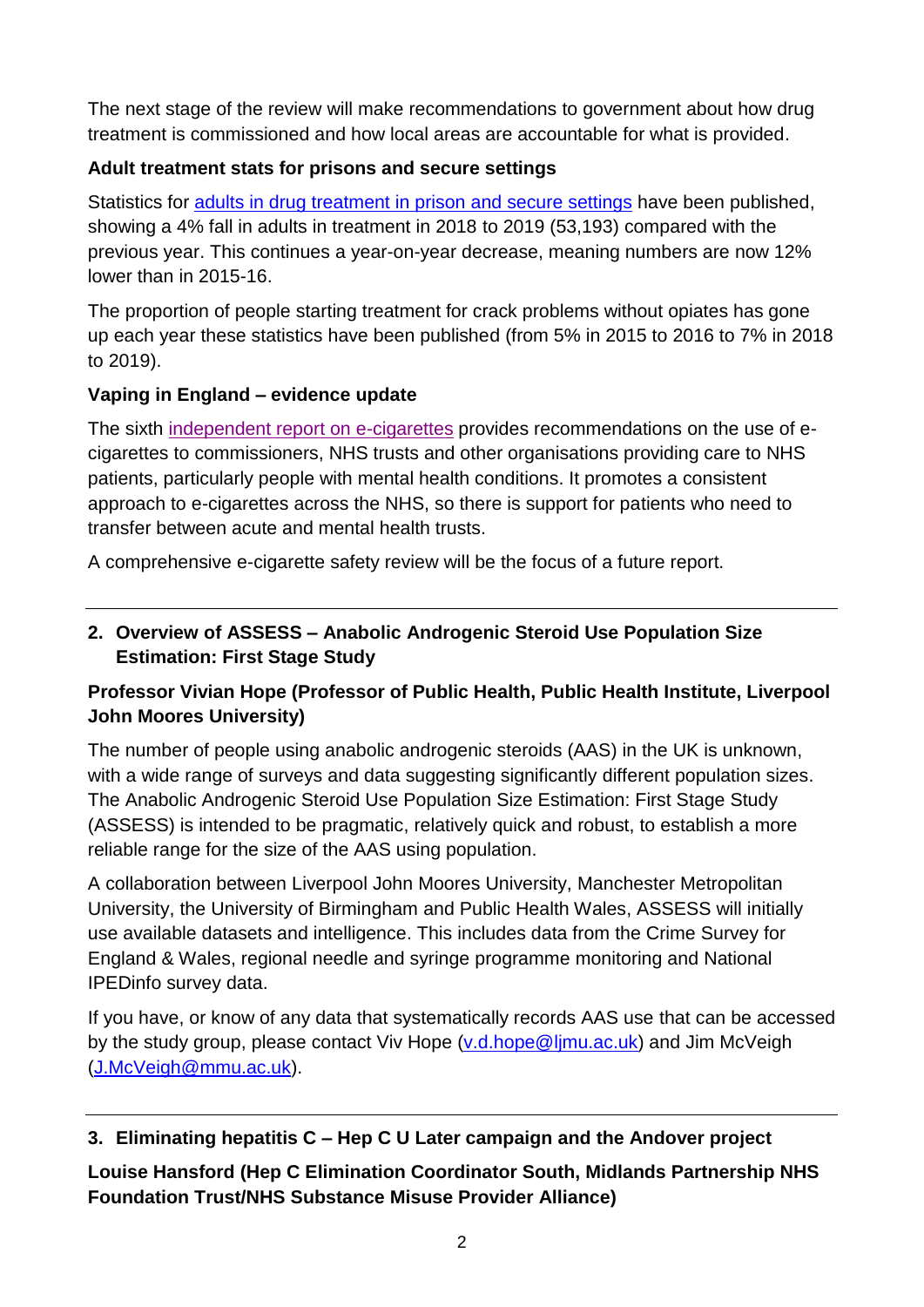As part of the [hepatitis C elimination programme,](https://www.england.nhs.uk/blog/our-aim-is-to-rid-england-of-the-hepatitis-c-virus/) the NHS Substance Misuse Providers Alliance (NHS SMPA) is working in partnership with Gilead to implement established best practice pathways across all its member services.

This project aims to support NHS hepatitis C service providers within the Operational Delivery Networks (ODNs) to treat and cure over 6,000 patients and achieve effective elimination in drug treatment member services. Streamlining routes into treatment by working with [award-winning peer engagement projects](https://www.mpft.nhs.uk/about-us/latest-news/national-partnership-hepatitis-c-elimination) has led to micro-elimination of hepatitis C in some service caseloads.

## **Hep C U Later**

[Hep C U Later](https://www.hepculater.com/) is a consciousness-raising NHS branded campaign which aims to reduce existing barriers to hepatitis C treatment. Key messages of the campaign include:

- hepatitis C virus (HCV) can be eliminated and we aim to do it
- what 'at risk' behaviours are and how to reduce risky behaviour
- treatment is quick, easy and accessible

## **Andover project**

In Andover, myths about hepatitis C testing and treatment effectiveness were linked to a high level of untreated cases. The poor treatment rate was also affected by multiple health conditions in the patient group, a lack of finances for patients to make journeys to appointments and the time involved in making those journeys.

Setting up a monthly hepatology outreach helped to secure clinic funding to build on an existing partnership with University Hospital Southampton (UHS) NHS Foundation Trust. UHS provided hepatology outreach clinics, employed a blood-borne virus champion and offered additional peer support.

The most stable patients were started on treatment and then motivated others to get treated. Sharing experiences between patients and peers led to a doubling in engagement, developing a shared commitment to 'micro eliminating together'.

The Andover project has shown that close collaboration between peer workers and a visiting hepatology team, aiming to treat and cure all HCV-infected people within a single treatment centre, is a viable method for micro-elimination.

## **4. Find & Treat Service**

## **Dr Al Story (Clinical Lead, Find & Treat, University College London Hospital)**

In London, where there is the largest concentration of people experiencing homelessness, the latest annual data from the Combined Homelessness [And Information Network](https://data.london.gov.uk/dataset/chain-reports)  [\(CHAIN\)](https://data.london.gov.uk/dataset/chain-reports) shows that 8,855 people slept rough in the capital in 2018-19. This is a rise of nearly a fifth (18%) in 12 months.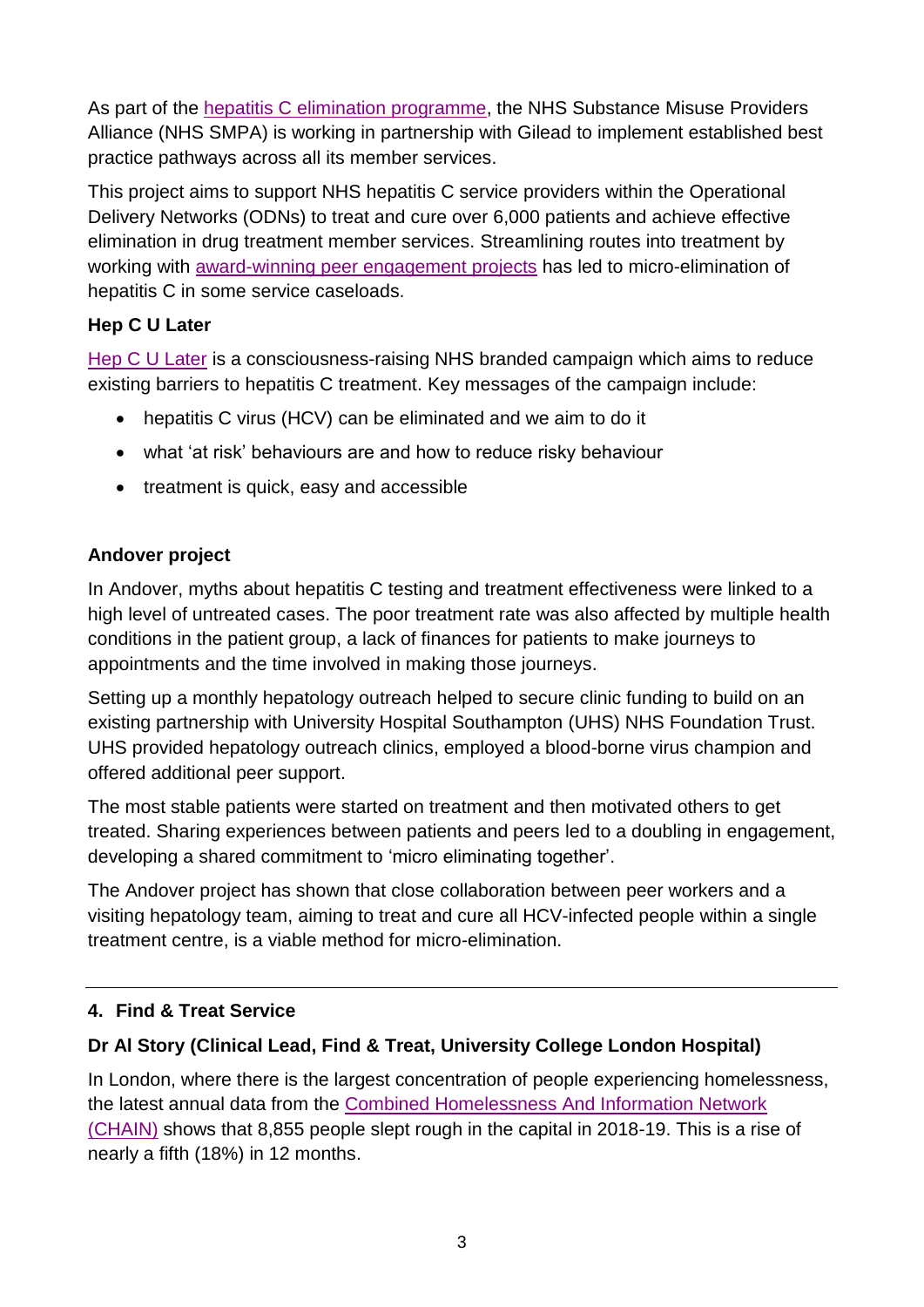People experiencing homelessness with drug and alcohol and other underlying healthcare problems is a huge issue.

PHE reports show that over the last 5 years, the proportion of people with tuberculosis (TB) who had a social risk factor (including being homeless and using substances) [increased from 8.8% in 2014 to 13.3% in 2018.](https://www.gov.uk/government/publications/tuberculosis-in-england-annual-report) People with social risk factors are 1.5 times more likely to have infectious TB and 1.5 times more likely to die. There is also a high prevalence of latent TB and bloodborne virus infection in the homeless population.

The Find & Treat service has been running for 16 years and provides an integrated onestop-shop service with cost savings now [estimated at over £10k per treatment.](https://www.researchgate.net/publication/337652068_The_cost-effectiveness_of_an_HCV_outreach_intervention_for_at-risk_populations_in_London_UK)

A video-based approach to directly observed therapy (DOT), known as video-observed therapy (VOT), is an innovative way of delivering treatment to populations at greater risk of not completing their treatment. In a recent [randomised control trial,](https://www.thelancet.com/journals/lancet/article/PIIS0140-6736(18)32993-3/fulltext) VOT enabled higher levels of treatment observation for patients with TB than DOT, over the first 2 months of treatment and throughout treatment.

VOT also supported daily dosing, was effective for socially complex populations, and had a lower dropout rate than DOT. The absence of face-to-face contact did not reduce the identification of adverse events or lead to more unscheduled appointments.

People experiencing homelessness are a priority population for TB, where outreach and targeted case finding are essential. Peers can provide guidance and information to help with this. Integrated point of care testing and a surveillance system that captures comorbidity among this population can better inform its care needs.

## **5. Tobacco harm reduction in Lambeth addictions consortium**

## **Dr Debbie Robson (Senior Research Fellow, National Addiction Centre, Addictions Department & NIHR ARC South London) and Dr Michael Kelleher (Lambeth Addictions Consortium South London and Maudsley NHS Foundation Trust)**

Smoking has a big impact on mortality among people accessing services for drug and alcohol treatment. Studies show that tobacco is implicated in more deaths than alcohol and other drugs-related causes among this group.

## **Audit of clients and staff in South London and Maudsley NHS Foundation Trust**

There are long-standing questions about whether smoking should be prioritised in drug and alcohol services. A [study in Lambeth](https://www.ncbi.nlm.nih.gov/pubmed/25017205) showed that while a third of clients felt that smoking should be addressed early in their treatment for their primary substance use, just under two-thirds believed it should not be addressed until after their treatment for their primary substance use. Also, only 15% reported having been offered smoking support during their treatment.

The percentage of staff saying smoking should be addressed early in treatment was also low in 2013 (29%) but a follow up showed that this had increased significantly by 2018 (73%).